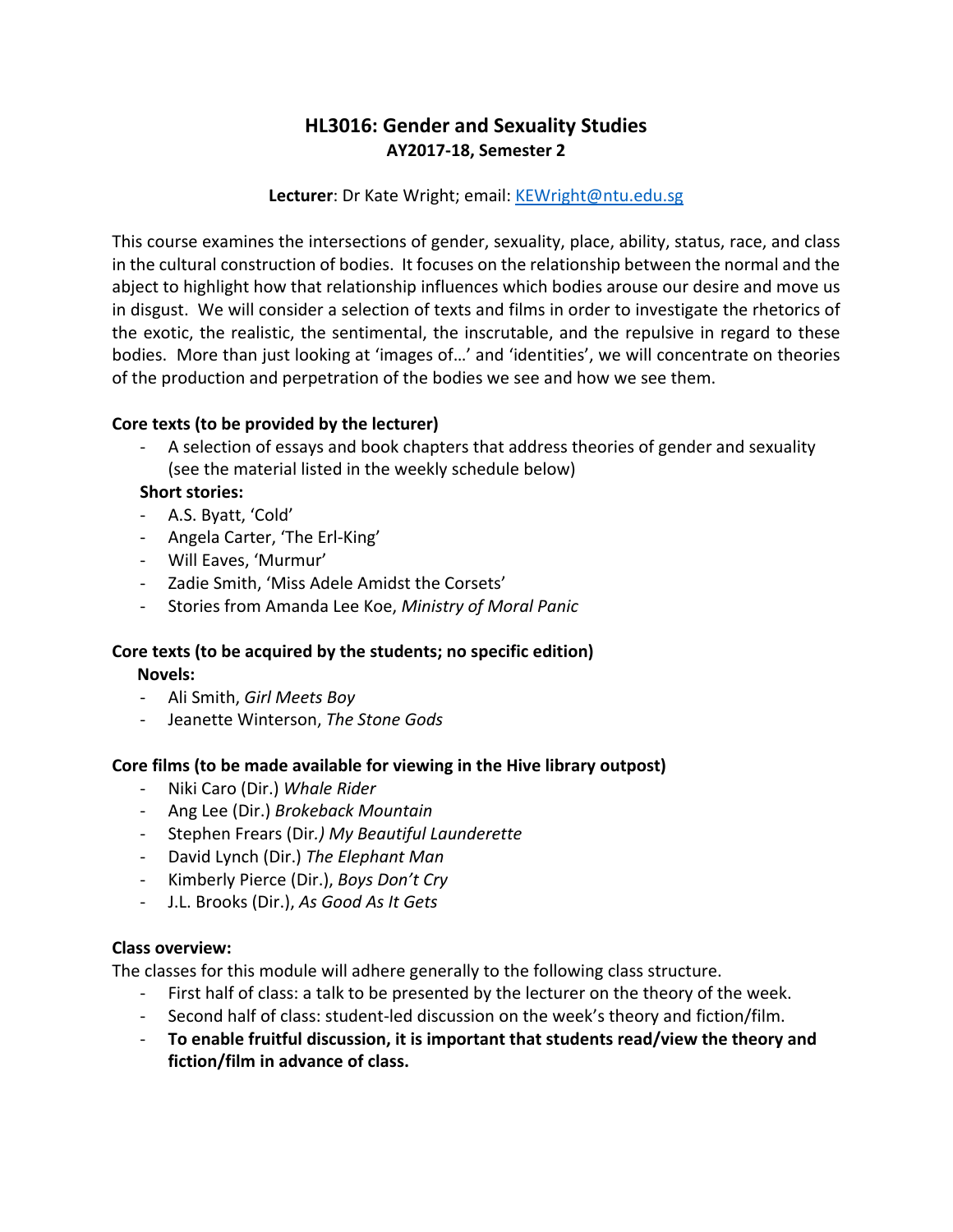# **Assessment overview**

- Coursework essay 1: theory close reading
- Coursework essay 2: theory and fiction/film
- Class presentation
- In-class test

| <b>Week</b> | <b>Topics</b>                                    | <b>Theory/Fiction/Films</b>                                                                                                                                                                                                                                             |
|-------------|--------------------------------------------------|-------------------------------------------------------------------------------------------------------------------------------------------------------------------------------------------------------------------------------------------------------------------------|
| 1.          | Module introduction                              |                                                                                                                                                                                                                                                                         |
| 2.          | Historicising/Socialising the<br>Body            | Theory:<br>Michel Foucault, 'We "Other Victorians"', from<br>The History of Sexuality<br>Judith Butler, 'Performative Acts and Gender<br>$\bullet$<br>Constitution'<br>Fiction (short stories):<br>Will Eaves, 'Murmur'<br>Zadie Smith, 'Miss Adele Amidst the Corsets' |
| 3.          | <b>Feminist Heroines:</b><br>Reforming Womanhood | Theory:<br>Simone de Beauvoir, 'Introduction', from 'Facts<br>٠<br>and Myths', The Second Sex<br>Hélène Cixous, 'The Laugh of the Medusa'<br>Film:<br>Niki Caro (Dir.) Whale Rider<br>$\bullet$                                                                         |
| 4.          | Female/Feminine/Femininity                       | Theory:<br>Luce Irigaray, 'Women on the Market', from This<br>Sex<br>Susan Bordo, 'Reading the Slender Body', from<br>Unbearable Weight: Feminism, Western Culture<br>and the Body<br>Fiction (short stories):<br>A.S. Byatt, 'Cold'<br>Angela Carter, 'The Erl-King'   |
| 5.          | Male/Masculine/Masculinities                     | Theory:<br>Anthony Easthope, from What a Man's Gotta Do:<br>Masculine Myth in Popular Culture<br>Anne Fausto-Sterling, 'How to Build a Man'<br>Film:<br>Ang Lee (Dir.) Brokeback Mountain                                                                               |
| 6.          | Heterosexuality/Homosexuality                    | Theory:<br>Judith Butler, 'Imitation and Gender<br>Insubordination'<br>Donald E. Hall, 'A Brief, Slanted History of<br>Homosexual Activity', from Queer Theories<br>Fiction (novel):<br>Ali Smith, Girl Meets Boy<br>٠                                                  |